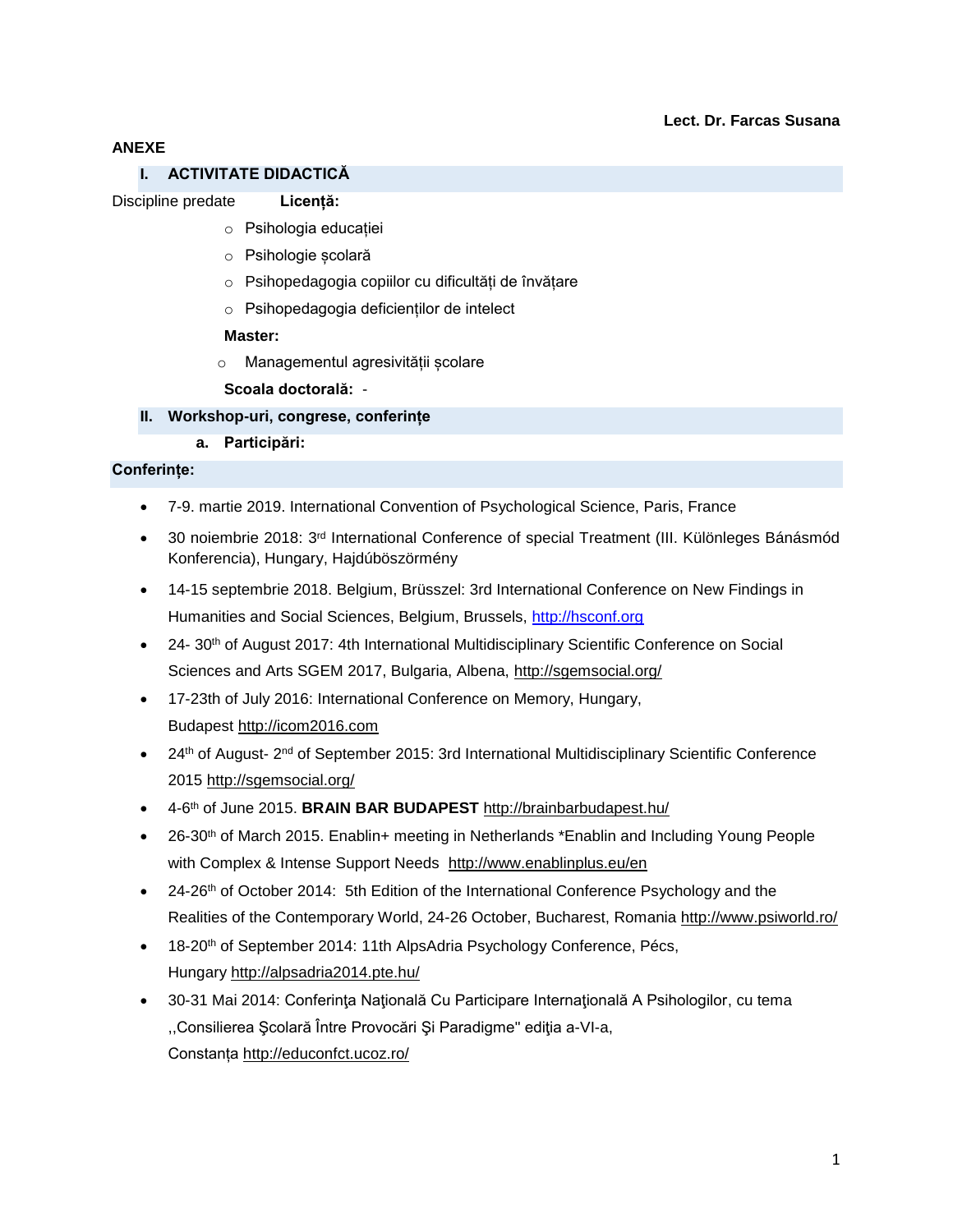- 12th of April 2014: Első Észak-magyarországi ADHD-konferencia, Debrecen: [http://www.adhd](http://www.adhd-magyarorszag.com/rendezvenyeink/elso-eszak-magyarorszagi-adhd-konferencia-2014-aprilis-12-9-16-ig-debrecenben/78)[magyarorszag.com/rendezvenyeink/elso-eszak-magyarorszagi-adhd-konferencia-2014-aprilis-12-](http://www.adhd-magyarorszag.com/rendezvenyeink/elso-eszak-magyarorszagi-adhd-konferencia-2014-aprilis-12-9-16-ig-debrecenben/78) [9-16-ig-debrecenben/78](http://www.adhd-magyarorszag.com/rendezvenyeink/elso-eszak-magyarorszagi-adhd-konferencia-2014-aprilis-12-9-16-ig-debrecenben/78)
- 21-23th of March 2014: Tudás-Tanulás-Szabadság, Neveléstudományi konferencia, Kolozsvár: <https://sites.google.com/site/tudastanulasszabadsag/>

## Workshop:

• 26<sup>th</sup> of April 2014. Digitális Pedagógus Konferencia, Budapest: <http://digitalispedagogus.hu/>

# **III. ACTIVITĂŢI PROFESIONALE**

- $\bullet$  din 2013 Consilier educațional în carul Centrului "Reuven Feuerstein", din Cluj-Napoca (România), reponsabil pentru diagnosticul și consilierea educațională a copiilor cu CES (Cerințe speciale), ADHD, dificulăți și tulburări de învățare
- 2017: **membru** în cadrul Comisiei Centrale a Concursului național interdisciplinar de comunicări științifice în limba maghiară, pentru elevii din clasele liceale TUDEK, ediția 2017 (TUDEK - Tudományos Diákkörök Erdélyi Konferencia)

# IV. **FORMARE/SPECIALIZĂRI**

- Participare la Sesiuni de formare POSDRU Programul Operațional Sectorial Dezvoltarea Resurselor Umane 2007-2013, cofinanţat prin Fondul Social European, în cadrul proiectului POSDRU/159/1.5/S/132400, cu titlul "Tineri cercetători de succes – dezvoltare profesională în context interdisciplinar şi internaţional" - "Dezvoltarea competentelor de predare/transmitere a cunoștințelor de cercetare"
- Participare la Sesiuni de formare POSDRU: Managementul carierei
- Participare la Sesiuni de formare POSDRU: Manager de Proiect acreditat de ANC
- Participare la Sesiuni de formare POSDRU: Formare de formatori trainer acreditat de ANC
- 8-9-10 of January 2015: English Academic Conversation & Writing (e.g. Conference SmallTalks, Moderating a Session, Introducing a Speaker, Fielding Questions) by Andrei Zlatescu
- 24<sup>th</sup> of March 2015: Workshop Taylor and Francis "Publishing in Academic Journals Tips to help you succeed!" - Cluj-Napoca <http://www.e-nformation.ro/>

# **V. POZIŢII IN ORGANIZAŢII PROFESIONALE**

 Membru extern în MTA - Magyar Tudományos Akadémia - Academia Maghiară de Științe – Hungarian Academy of Sciences- (külső köztestületi tag)

# **VI. CERCETARE/GRANT-URI**

## **Granturi coordonate: –**

## **Membru în granturi de cercetare:**

Proiectul ROSE - **StudHub UBB- Student Learning Hub** – director de grant: Dr. Markó Bálint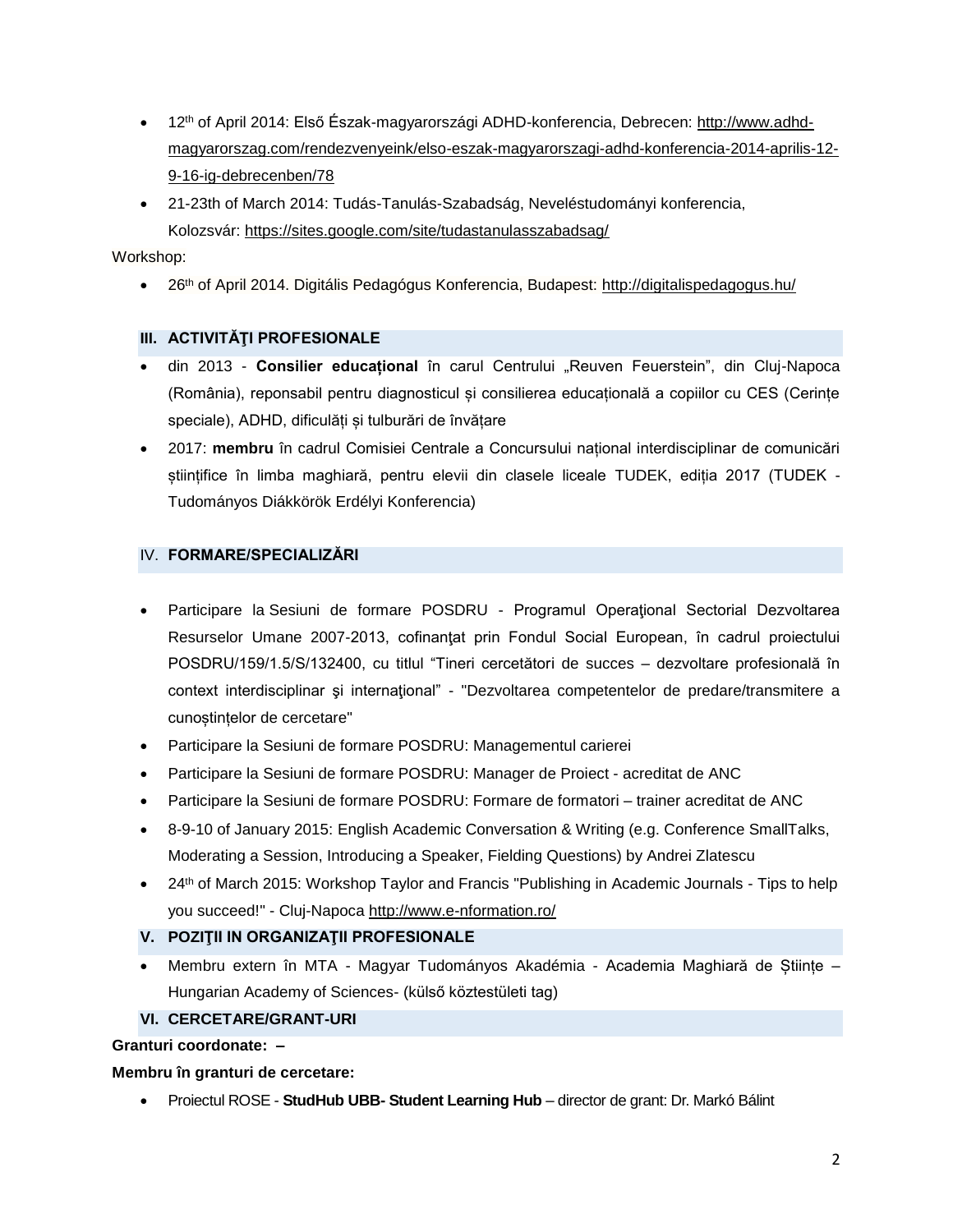- **Enabling and Including Young People with Complex and Intense Support Needs-** Proiect International 2013- nr. 541981-LLP-1-2013-BE-Leonardo – LMP– director de grant: Dr Orbán Réka **VI.BURSE**
- Programul de burse **Collegium Talentum**
- 21-27th of September 2015: **ERASMUS + teaching programme** at Faculty of Bárczi Gusztáv Special Education, Eötvös Lóránd University, Budapest, Hungary
- Programul Operaţional Sectorial Dezvoltarea Resurselor Umane 2007-2013, cofinanţat prin Fondul Social European, în cadrul proiectului **POSDRU/159/1.5/S/132400**, cu titlul "Tineri cercetători de succes – dezvoltare profesională în context interdisciplinar şi internaţional"
- 1 semester in 2013 as **Erasmus student** at Faculty of Bárczi Gusztáv Special Education, Eötvös Lóránd University, Budapest, Hungary

#### **VII. PUBLICAŢII**

# **Articole publicate în reviste indexate ISI Articole publicate în volume ISI Proceeding**

- **Farcas S.,** János R., Batiz E., Maior E. (2015). ADHD symptoms as risk factors for academic impairment. A Transylvanian teachers perspective. *2nd International Multidisciplinary Scientific Conference on Social Sciences and Arts* SGEM2015, Book 1, Vol. 1, No. SGEM2015 Conference Proceedings, ISBN 978-619-7105-44-5 / ISSN 2367-5659. (2015), [doi:10.5593/SGEMSOCIAL2015/B11/S1.003](http://dx.doi.org/10.5593/SGEMSOCIAL2015/B11/S1.003) \*SGEM 2015 Paper indexed in ISI WEB OF KNOWLEDGE, THOMSON REUTERS
- János, R., Demeter, K., **Fărcaș, S.,** Kálcza-Jánosi, K., Maior, E., Szabó, K. (2015). Implications of motivational factors regarding the academic success of full-time and distance learning undergraduate students: A Self-Determination Theory perspective. *Procedia - Social and Behavioral Sciences,* 187, 50-55, <https://doi.org/10.1016/j.sbspro.2015.03.010>
- Demeter K., Szabó K., Maior E., **Fărcaș S.,** Kálcza Jánosi K., János R. (2015). Associations between academic performance academic attitudes and procrastination in a sample of undergraduate students attending different forms of education. *Procedia - Social and Behavioral Sciences,* 187, 45-49[,https://doi.org/10.1016/j.sbspro.2015.03.009](https://doi.org/10.1016/j.sbspro.2015.03.009)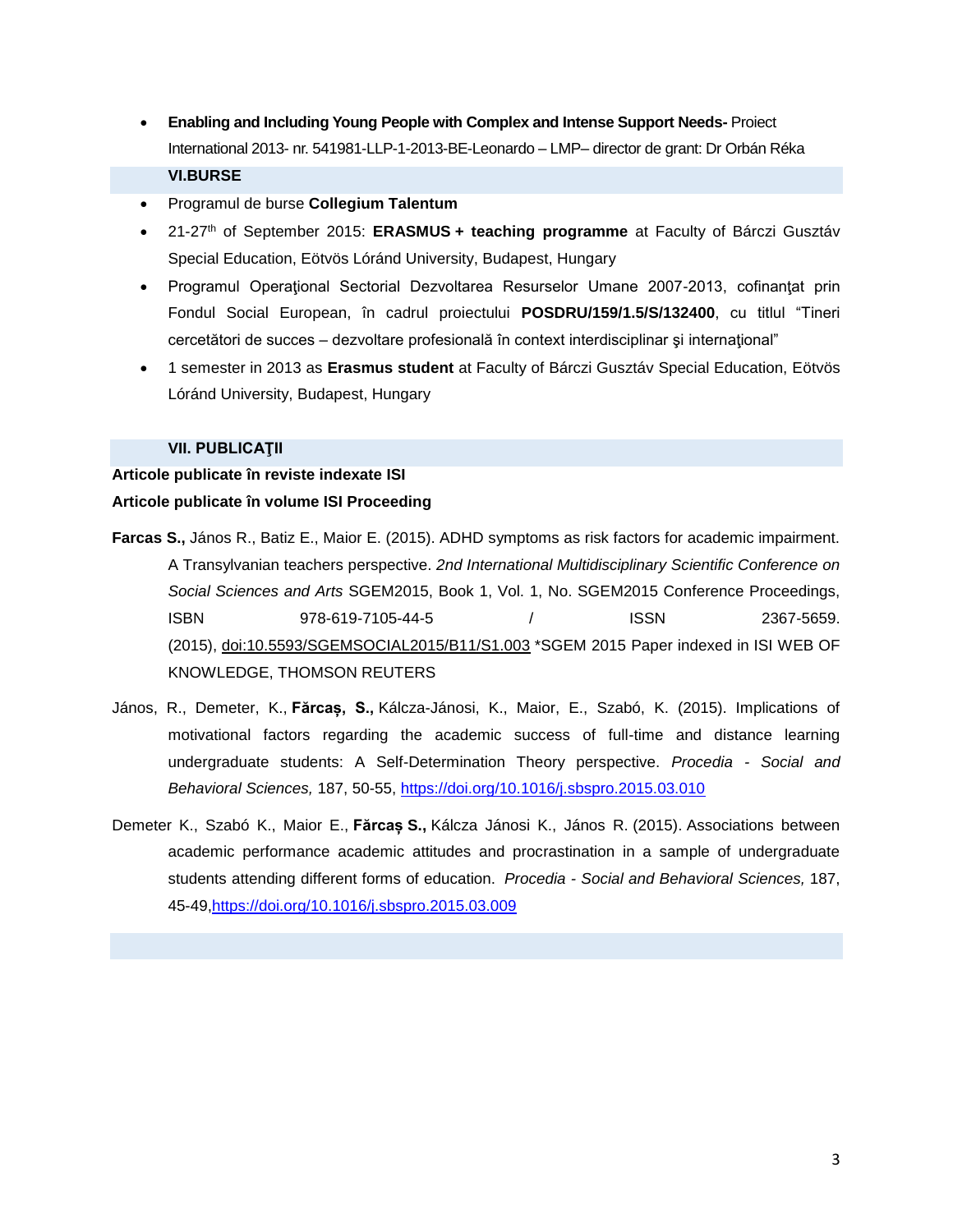#### **Articole publicate în reviste indexate in baze de date internaţionale (BDI)**

- **Farcas S.,** Szabó K., János R., Batiz E. (2018). Cyber agresszorok és áldozatok személyiségvonásainak felmérése serdülők körében. *PedActa*, 2018/2.
- **Fărcaș S.,** Szamosközi I., Petric E., Veres A. (2017). Psychometric properties of the SDQ hyperactivity subscale in a Transylvanian minority community sample. A pilot study. *Transylvanian Journal of Psychology*, 18 (1), 21-44.
- **Farcas S.,** Szamosközi I. (2016). The effects of working memory trainings with game elements for children with ADHD. A meta-analytic review. *Transylvanian Journal of Psychology*, *17*(1), 21-44.
- Petric E., Veres A., **Farcas S.,** Szamosközi S. (2017) The prevalence of externalizing and internalizing behavior problems among preadolescents and adolescents in Transylvania. 4th International Multidisciplinary Scientific Conference on Social Sciences and Arts SGEM2017, Book 3, Vol. II, No. SGEM2017 Conference Proceedings, ISBN 978-619-7408-19-5 / ISSN 2367-5659, pages 409-416. doi:10.5593/SGEMSOCIAL2017/32
- Petric E., **Farcas S**., Veres A., Szamosközi Ș. (2017). The relationship between social and emotional competencies and behavioral problems at Transylvanian preadolescents. 4th International Multidisciplinary Scientific Conference on Social Sciences and Arts SGEM2017, Book 3, Vol. II, No. SGEM2017 Conference Proceedings, ISBN 978-619-7408-19-5 / ISSN 2367-5659, pages 417-424. doi:10.5593/SGEMSOCIAL2017/32
- Veres A., **Farcas S.,** Petric E., Szamosközi I. (2017). Career adapt-abilities scale Transylvanian Hungarian form: Psychometric properties and relationship to work experience. 4th International Multidisciplinary Scientific Conference on Social Sciences and Arts SGEM2017, Book 3, Vol. II, No. SGEM2017 Conference Proceedings, ISBN 978-619-7408-19-5 / ISSN 2367-5659, pages 51-58. doi:10.5593/SGEMSOCIAL2017/32
- Veres A., **Farcas S.,** Petric E., Szamosközi I. (2017). Adaptation of Career maturity inventory-form C for Hungarian sample living in Transylvania. 4th International Multidisciplinary Scientific Conference on Social Sciences and Arts SGEM2017, Book 3, Vol. II, No. SGEM2017 Conference Proceedings, ISBN 978-619-7408-19-5 / ISSN 2367-5659, pages 19- 26. doi:10.5593/SGEMSOCIAL2017/32
- János R., Maior E., **Farcas Zs.,** Batiz E. (2013). Does Cognitive-Mediational Intervention Enhance Inclusive Education? Preliminary Results from the Work. *Transylvanian Journal of Psychology, Vol. XIV., Special Issue:* Psychological and Educational Aspects of Inclusion, Dec. ISSN-L 2286 – 1386. Letölthető[:http://epsz.pszichologia.psiedu.ubbcluj.ro/archive/2013-](http://epsz.pszichologia.psiedu.ubbcluj.ro/archive/2013-SpecialIssue/152013SI.pdf) [SpecialIssue/152013SI.pdf.](http://epsz.pszichologia.psiedu.ubbcluj.ro/archive/2013-SpecialIssue/152013SI.pdf)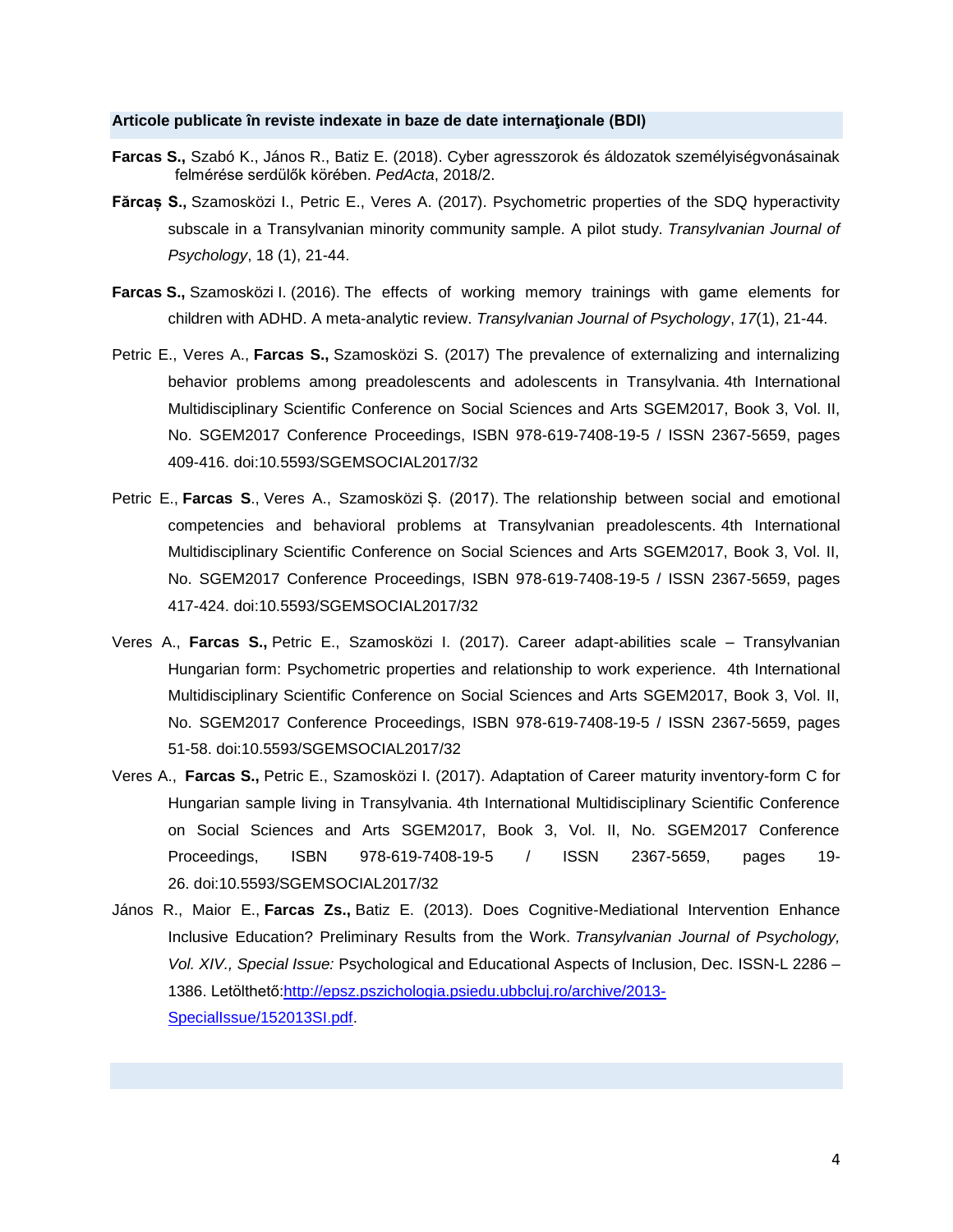#### **Cărţi**

**Farcas S.** (2018). *Neveléspszichológia I. Kötet, Mit kell a tanároknak tudniuk a tanulók fejlődéséről?* Presa Universitară Clujeană/Kolozsvári Egyetemi Kiadó, ISBN 978‐606‐37‐0438‐3 159.9.

### **Capitole de cărţi**

- János R., Batiz E., **Farcas S.** (2015). Dinamikus eljárások a tanulásban akadályozott gyermekek kognitív potenciáljának értékelésében. In: Szilágyi B., Mező K., Mező F. (szerk.) *Az együttnevelés útjai.* Debreceni Egyetemi Kiadó. ISBN 978 963 318 483 7.
- János R., **Fărcaș S**., Batiz E. (2014). *Competent la școală. Evaluarea Potențialului de Învățare, activarea Potențialului de Învățare și adaptarea școlară. Metoda lui R. Feuerstein: Implicații și Aplicații.* Editie electronica, Consilierea scolară; între provocări si paradigme. Editia a VI-a, Constanta. Pag. 46-60. ISBN 978-973-0-16827-3.
- Maior E., **Fărcaș S**., János R. (2014). Creating bridges: Mediatorii din mediul școlar. Editie electronica, Consilierea scolară; între provocări si paradigme. Editia a VI-a, Constanta. Pag. 284-291. ISBN 978-973-0-16827-3.

## **Lucrări prezentate în cadrul conferinţelor naţionale şi internaţionale (selectate)**

- János, R., Szabó K., Kálcza-Jánosi, K., **Farcas, S.,** Kotta I. (2019). The Effect of Organizational Status on the Relation between Work-Family Conflict, Life and Work Satisfaction. *International Convention of Psychological Science, Paris, France, 7-9 March 2019*
- Kálcza-Jánosi, K., Szabó K., **Farcas, S.,** János, R., Kotta I. (2019). Gender Differences in Predictive Value of Education and Glycemic Control in Memory Performance of Type 2 Diabetic Adults. *International Convention of Psychological Science, Paris, France, 7-9 March 2019*
- **Farcas S.,** Szabó K., János R. (2018). Az online zaklatás (cyber-bullying) serdülőknél. Ki válik agresszorrá? Kiből lesz áldozat? *Különleges Bánásmód Interdiszciplináris Szakmai Lap*, IV. évf., 2018/5. Különszám. DOI 10.18458/KB.2018.5.
- János R., **Farcas S.,** Szabó K. (2018). Hogyan befolyásolja az iskolai oktatás hiánya a kognitív profitot és változtatóhatóságot? *Különleges Bánásmód Interdiszciplináris Szakmai Lap*, IV. évf., 2018/5. Különszám. DOI 10.18458/KB.2018.5.
- **Farcas S.,** Kálcza-Jánosi K., Kotta I., Szabó K., János R. (2018). Psychometric Properties Of The Hungarian Version Of The Adult ADHD Self-Report Scale (ASRS-V1.1) Screener And Symptom Checklist. 3rd International Conference on New Findings in Humanities and Social Sciences, Belgium, Brussels. ISBN: 978-609-96043-1-2.
- **Farcas S.,** Szamosközi S., Petric E., Veres A. (2017). Psychometric properties of the Strengths and Difficulties Questionnaire (SDQ) parent version in a Transylvanian minority group. 4th International Multidisciplinary Scientific Conference on Social Sciences and Arts SGEM2017, Book 3, Vol. II, No. SGEM2017 Conference Proceedings, ISBN 978-619-7408-19-5 / ISSN 2367- 5659, pages 293-300. doi:10.5593/SGEMSOCIAL2017/32